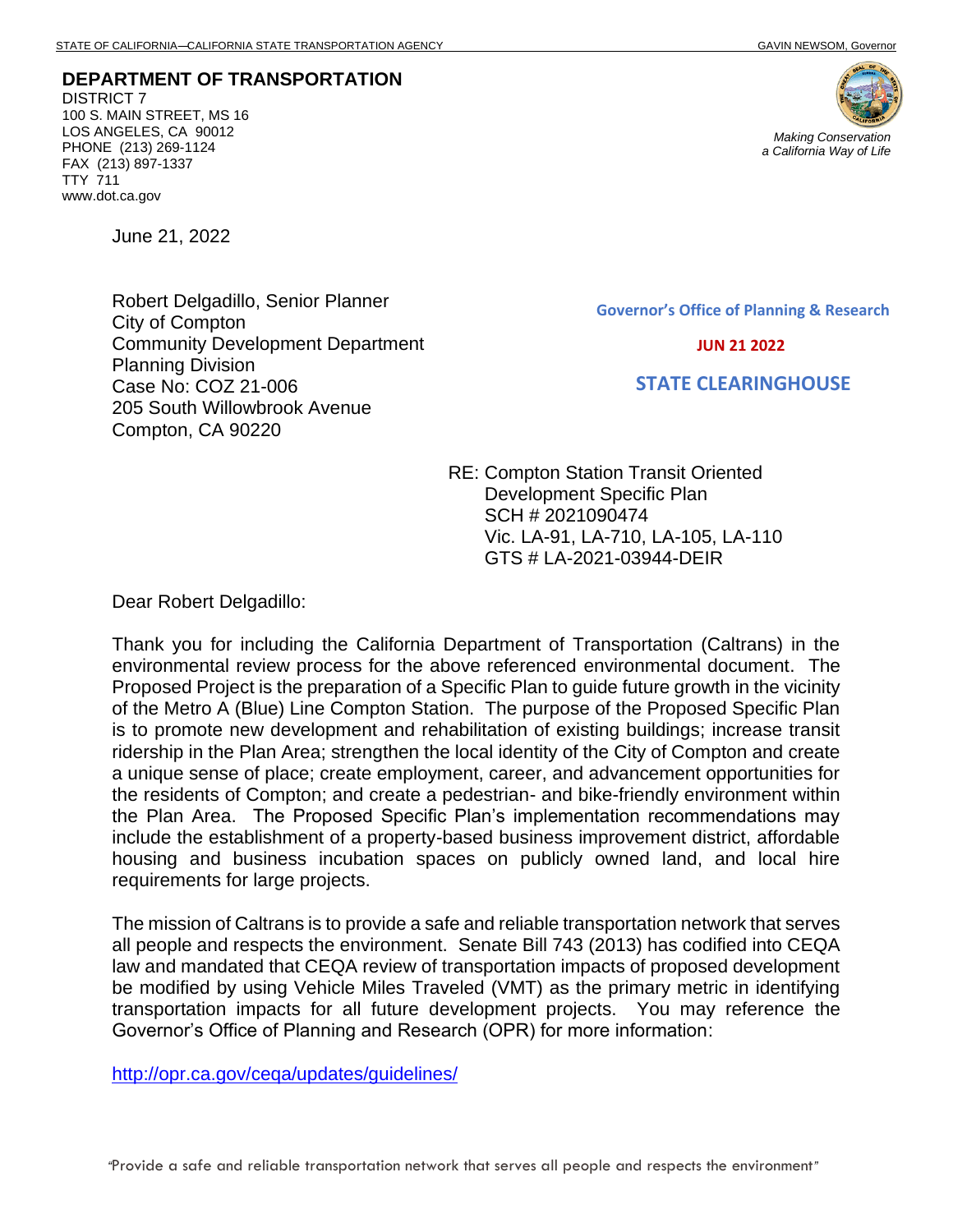As a reminder, VMT is the standard transportation analysis metric in CEQA for land use projects after July 1, 2020, which is the statewide implementation date.

Caltrans is aware of challenges that the region faces in identifying viable solutions to alleviating congestion on State and Local facilities. With limited room to expand vehicular capacity, all future developments should incorporate multi-modal and complete streets transportation elements that will actively promote alternatives to car use and better manage existing parking assets. Prioritizing and allocating space to efficient modes of travel such as bicycling and public transit can allow streets to transport more people in a fixed amount of right-of-way.

Caltrans supports the implementation of complete streets and pedestrian safety measures such as road diets and other traffic calming measures. Please note the Federal Highway Administration (FHWA) recognizes the road diet treatment as a proven safety countermeasure, and the cost of a road diet can be significantly reduced if implemented in tandem with routine street resurfacing. Overall, the environmental report should ensure all modes are served well by planning and development activities. This includes reducing single occupancy vehicle trips, ensuring safety, reducing vehicle miles traveled, supporting accessibility, and reducing greenhouse gas emissions.

## **VMT**

The Specific Plan includes the Metro A Line Compton Station and the surrounding area within one half mile. Much of the Plan's anticipated development is within approximately 3,000 feet from the station, within the Downtown Core, Civic Center and Historic Districts, and improved street connections would increase pedestrian access to the station. Although no further analysis is needed according to *CEQA Guidelines* Section 15064.3(b), the an analysis was conducted for informational purposes. The baseline Plan area daily VMT per service population is 16.4, which is lower than the City area's VMT per service population of 17.2. Therefore, implementation of the Specific Plan would adequately reduce VMT and there would be no significant impacts.

Given the above finding of less than significant Project VMT impact, the identification of mitigation measures is not required at this time. However, a post-development VMT analysis collecting actual VMT survey data from the project is highly recommended for monitoring purpose and for future project thresholds in the area. Additional mitigation measure should be considered and implemented when the post-development VMT analysis discloses any traffic significant impact.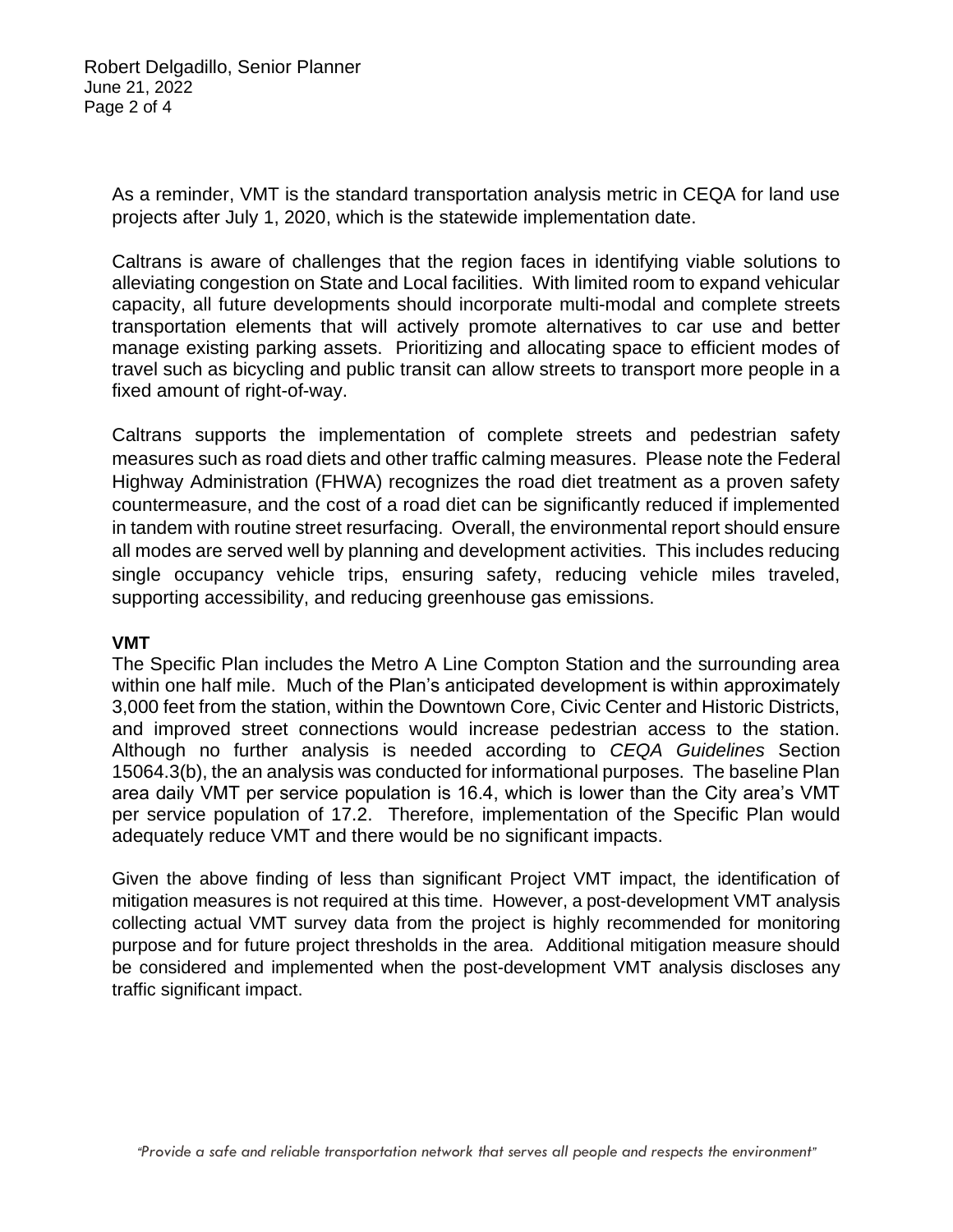Robert Delgadillo, Senior Planner June 21, 2022 Page 3 of 4

## **Bicycle Facilities and Pedestrian Facilities**

Existing pedestrian facilities along the major corridors consist of traditional sidewalks and pedestrian street crossings, many of which use decorative, colored paving stones to more effectively demarcate pedestrian space. These enhanced pedestrian crossings are used at the majority of signalized intersections along major corridors within the Plan area, with a few exceptions such as on Compton Boulevard at Douglas Dollarhide Drive, Santa Fe Avenue at Laurel Street, and Myrrh Street and Acacia Avenue.

At unsignalized intersections both on and off major corridors, pedestrian crossings are generally unmarked, or if marked, tend not to use high-visibility crosswalks or other enhancements to improve pedestrian safety. Exceptions to this include crosswalks within school zones. Pedestrian curb ramps are generally present at intersections regardless of the presence of marked crosswalks, with tactile warning curb ramps intermittently present. Pedestrian connections to the Metro A Line Compton Station are well-developed on the east, north, and south of the station platform, connecting to Compton Town Center and Renaissance Plaza shopping centers, Compton Boulevard and the Compton Civic Center, and residential areas to the north along Willowbrook Avenue East. However, there are no pedestrian connections across the Metro A Line tracks to the residential neighborhoods to the west, forcing pedestrians to first have to use Elm Street or Compton Boulevard to connect to Compton Station.

Current bicycle facilities within the Plan area include Class II bike lanes on Compton Boulevard east of Willowbrook Avenue in both directions as well as on Santa Fe Avenue. On Santa Fe Avenue, there are clearly marked Class II bike lanes in both directions south of Laurel Street, while north of Laurel Street there is a clearly marked Class II bike lane in the southbound direction and an implied bike lane inside of a wide curbside parking lane in the northbound direction. Clearly marked Class II bike lanes resume in both directions on Santa Fe Avenue north of Rosecrans Avenue.

## **Transit**

The Metro A Line (Blue) provides all-day, frequent rapid transit access from two stations in the City, Compton and Artesia Stations, to the Los Angeles metropolitan area including Downtown Los Angeles, and Downtown Long Beach. It recently underwent a \$1 billion refurbishment to improve speed, reliability, and customer experience.

**Route 3** provides service between the MLK Transit Center and Redondo Beach along Alameda St. and Alondra Blvd in the Plan area. **Route 125** bus line runs east west between Norwalk Station and the City of El Segundo along Rosecrans Avenue. **Route 127** provides service between the MLK Transit Center and Figueroa and 117th St. **Route 202** bus line runs north-south between the Willowbrook/Rosa Parks Station and Del Amo Station via Greenleaf Blvd, Alameda St, Artesia Blvd, and Acacia St.